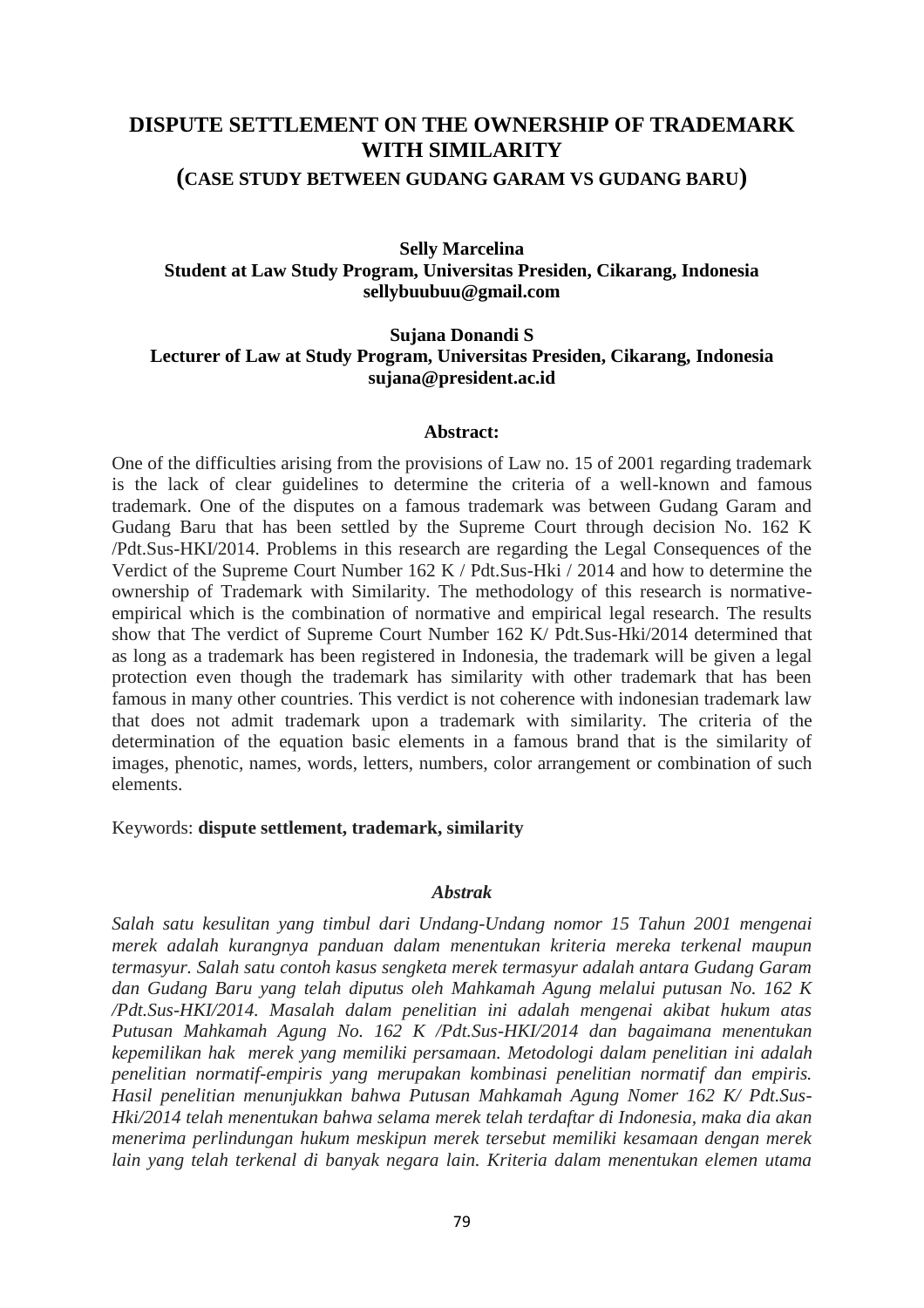*dalam persamaan pada suatu merek terkenal adalah kesamaan gambar, bunyi, nama, kata, huruf, angka, susunan warna, atau kombinasi elemen-elemen tersebut.*

*Kata kunci: penyelesaian sengketa, merek, kesamaan*

### **CHAPTER I. INTRODUCTION**

### **A. Background**

As the industry and trade grow, trademark become a very important element in the world of advertising and marketing because public use to associate an image, quality or reputation of goods and services with a particular trademark. Consumers buy a particular product by looking at the trademark because they think the trademark is high quality or safe to eat due to the reputation of the trademark.<sup>61</sup>

Trademarks are part of Intellectual Property Rights as governed by Law No.15 Year 2001. Article 1 paragraph (1) of Law No.15 Year 2001 explains shall mean a sign in the form of a picture, name, word, letters, figures, composition of colors, or a combination of said elements, having distinguishing features and used in the activities of trade in goods or services.

A new brand will be recognized for their ownership of the trademark after the owner register the trademark to Directorate

 $\overline{a}$ 

General of Intellectual Property Rights. To fulfill the registration requirement, the trademark must have sufficient distinguishing power, meaning it has the power to distinguish between one trademark to another trademark.<sup>62</sup> In order to have differentiating power, the trademark must be able to provide a determination concerned on the goods or services.

But in reality, one of the difficulties arising from the provisions of Law no. 15 of 2001 is the lack of clear guidelines to determine the criteria of a well-known/famous trademark. The law in Indonesia does not regulate in detail about the well known/famous trademark.

The protection of famous brand is one of the important aspects within trademark law.<sup>63</sup> The protection provided by the trademark law to a wellknown/famous trademark is a recognition of the success of the trademark owner in creating the exclusive image of its product obtained through advertising or selling of

 $\overline{\phantom{a}}$ 

<sup>61</sup> Tim Lindsey, *Hak Kekayaan Intelektual Suatu Pengantar*, (Bandung: P.T. Alumni, 2005), page 131.

<sup>62</sup> Budi Agus Riswandi dan Syamsudin, *Hak Kekayaan Intelektual dan Budaya Hukum*, (Jakarta: PT Raja Grafindo Persada, 2004), page 83.

<sup>63</sup> Sudargo Gautama, *Hukum Merek di Indonesia*, (Bandung: PT Citra Aditya Bakti, 1993), page. 99.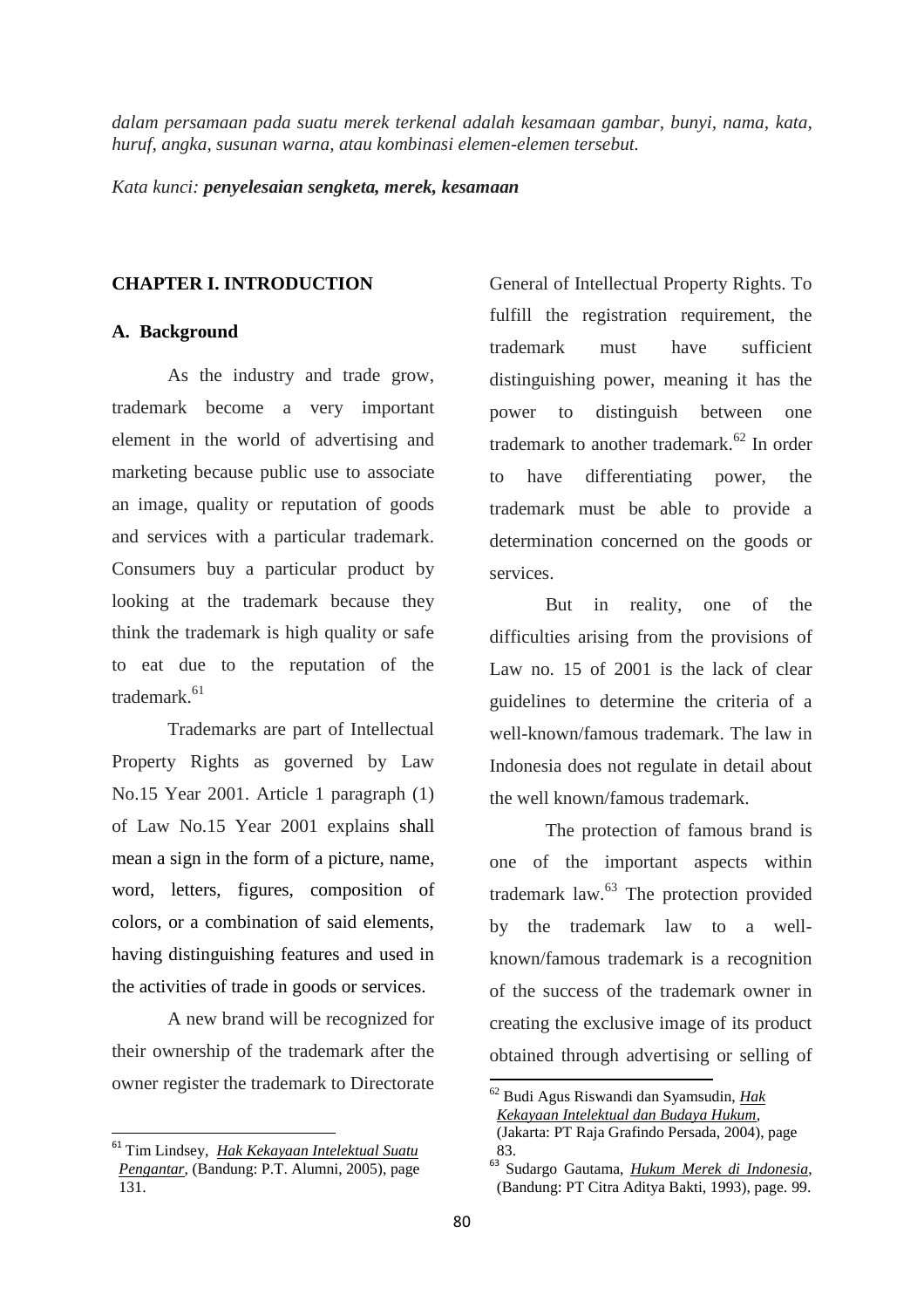its products directly. Therefor, the existence of famous/well-known trademark imitation is basically based on bad faith, which is taking the opportunity for taking the popularity others trademark.

One of the main equality disputes on a famous trademark is regarding dispute between Gudang Garam and Gudang Baru a case which has been handled by the Supreme Court and decided in the Supreme Court's decision No. 162 K / Pdt.Sus-HKI / 2014. The lawsuit of Supreme Court Number 162 K / Pdt.Sus-HKI / 2014 was initially started by the appeal of H. Ali Khosin and then was granted by the Supreme Court because brand "Gudang Baru" does not have any similarity in essence with Gudang Garam brand and this suprreme court verdict revokes the Commercial Court decision at Surabaya District Court No. 04 / HKI-MEREK / 2013 / PN-NIAGA.SBY which stated that the case is not in accordance with the law, so the appeal filed by the Cassation Appellant, H. Ali Khosin, was granted.<sup>64</sup>

Authors consider that Gudang Garam is a famou trademark which has been established since 1989. After that,

 $\overline{a}$ 

Gudang Baru then came as the new cigarette and have a similar trademark with Gudang Garam. The lack of detailed rules about famous/well-known trademark and limitations on equality criteria is essentially in Law no. 15 of 2001, so that the judges have different interpretations in resolving the dispute between H. Ali Khosin as the owner of the Gudang Baru trademark with PT Gudang Garam, tbk. Explanations above has guided and arised the authors attention to analyze the decision upon the dispute settlement on ownership Of Trademark With Similarity (Case Study Between Gudang Garam VS Gudang Baru)

### **B. Problems Identification:**

Problem identification in this research are:

- 1. What is the Legal Consequences of the Verdict of the Supreme Court Number 162 K / Pdt.Sus-Hki / 2014?
- 2. How is The Ownership of a Trademark with Similarity?

#### **C. Method of Research**

The type of this research is Normative-Empirical<sup>65</sup>. It is the combination of normative and empirical legal research, for example testing and reviewing the provisions of the law

<sup>64</sup>Asap, "Sengketa Merek Gudang Garam Kalahkan Gudang Baru" *[http://news.detik.com/read/2013/11/04/121259/24](http://news.detik.com/read/2013/11/04/121259/2403175/10/sengketa-merek-gudang-garam-kalahkan-gudang-baru) [03175/10/sengketa-merek-gudang-garam](http://news.detik.com/read/2013/11/04/121259/2403175/10/sengketa-merek-gudang-garam-kalahkan-gudang-baru)[kalahkan-gudang-baru](http://news.detik.com/read/2013/11/04/121259/2403175/10/sengketa-merek-gudang-garam-kalahkan-gudang-baru)* accessed on Juni 19, 2016.

<sup>65</sup> Peter Mahmud Marzuki, *Pengantar Ilmu Hukum* (Jakarta: Kencana Pranada Media Group, 2008) page.32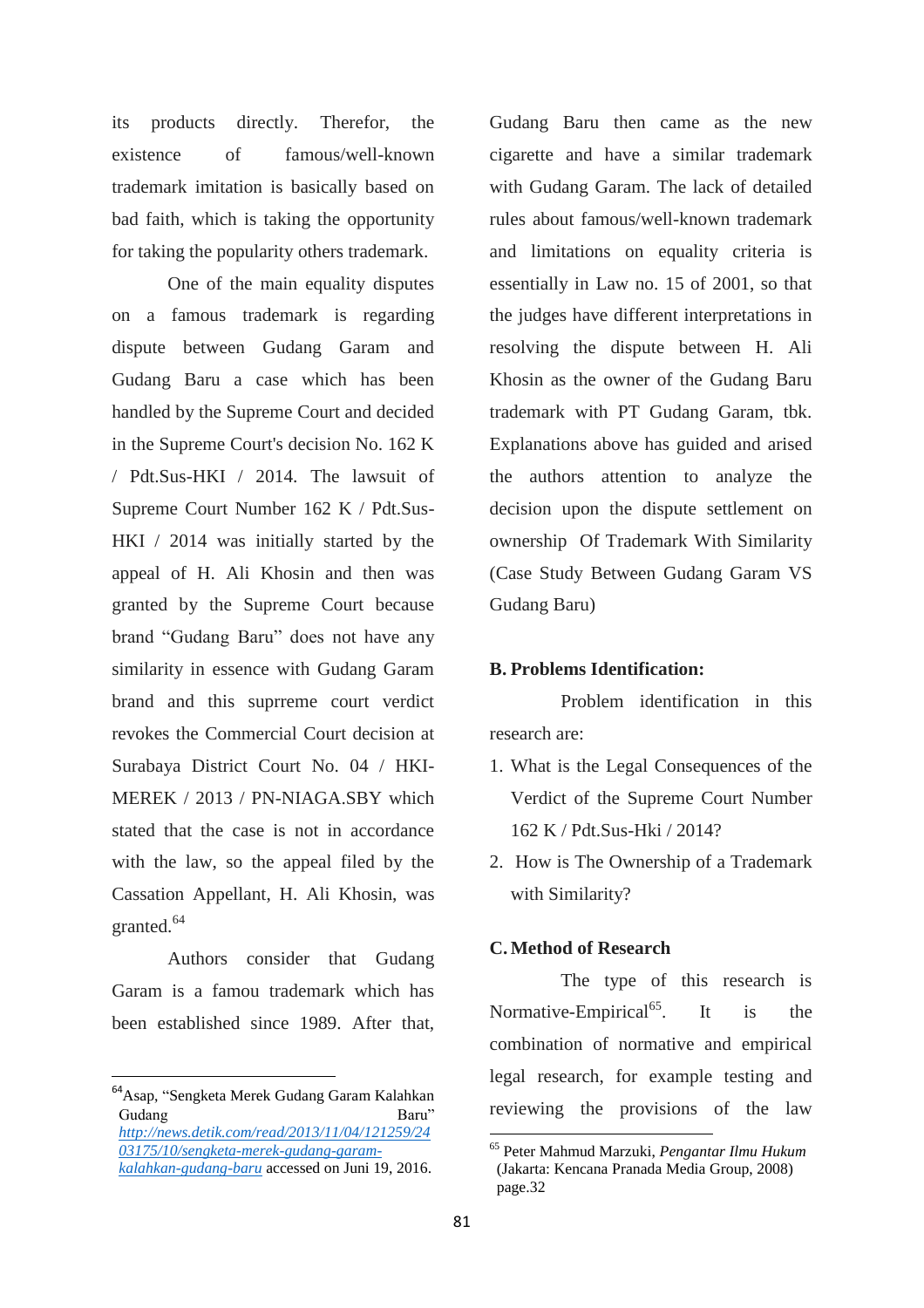regarding famous/well-known trademark regulated on Law Number 15 of 2001 about Trademark Law. Therefore, this research has two elements, such as a) Normative element of this research that analyzes about the legal protection of famous/well-known trademark in accordance with the provisions of Law No. 15 of 2001 and b) Empiric element derived from data gathered by researchers in the field as supporting data to determine how the protection of famous/well-known trademark who get the imitation from another trademark. This research uses Gudang Garam and Gudang Baru case as object of analysis.

# **CHAPTER II. LITERATURE REVIEW**

# **A. General Review On Dispute Settlement**

The settlement of trademark disputes according to the positive law of Indonesia uses two ways, are litigation and non litigation, among others:

# **1. Alternate Dispute Settlement and Arbitration Settlement**

Alternative dispute settlement is dispute resolution through the procedures agreed upon by the parties, is outside of the court which are negotiation, mediation, conciliation. Negotiation is one of the

alternative dispute settlements made by the parties to the dispute or its proxy directly at the time of negotiation, without the involvement of a third party as a mediator. Mediation is one of the dispute settlements with the help of impartial parties (mediators) who participate actively provide guidance or direction to achieve the settlement. But he does not function as a judge who has the authority to make decisions. The settlement initiative remains in the hands of the parties.<sup>66</sup> Conciliation is an alternative dispute resolution process involving a third party or more, whereby a third party involved to resolve a dispute is a person who is professionally verifiable.

Arbitration are considered to be a win-win solution that is solved because both settlements are considered not takes cost too much and not takes time too long. In the hearing of the arbitration, the hearing is not different from the civil proceedings as provided for in the HIR or RBg, which distinguishes the arbitration proceedings is closed to the public while the public court is open to the public, because in the arbitration the disputes of the parties are secured.

<sup>66</sup> Kunto Wibosono, Penyelesaian Sengketa Merek Menurut Hukum Positif Indonesia, (Yogyakarta: Universitas Islam Indonesia, 2004), page 52.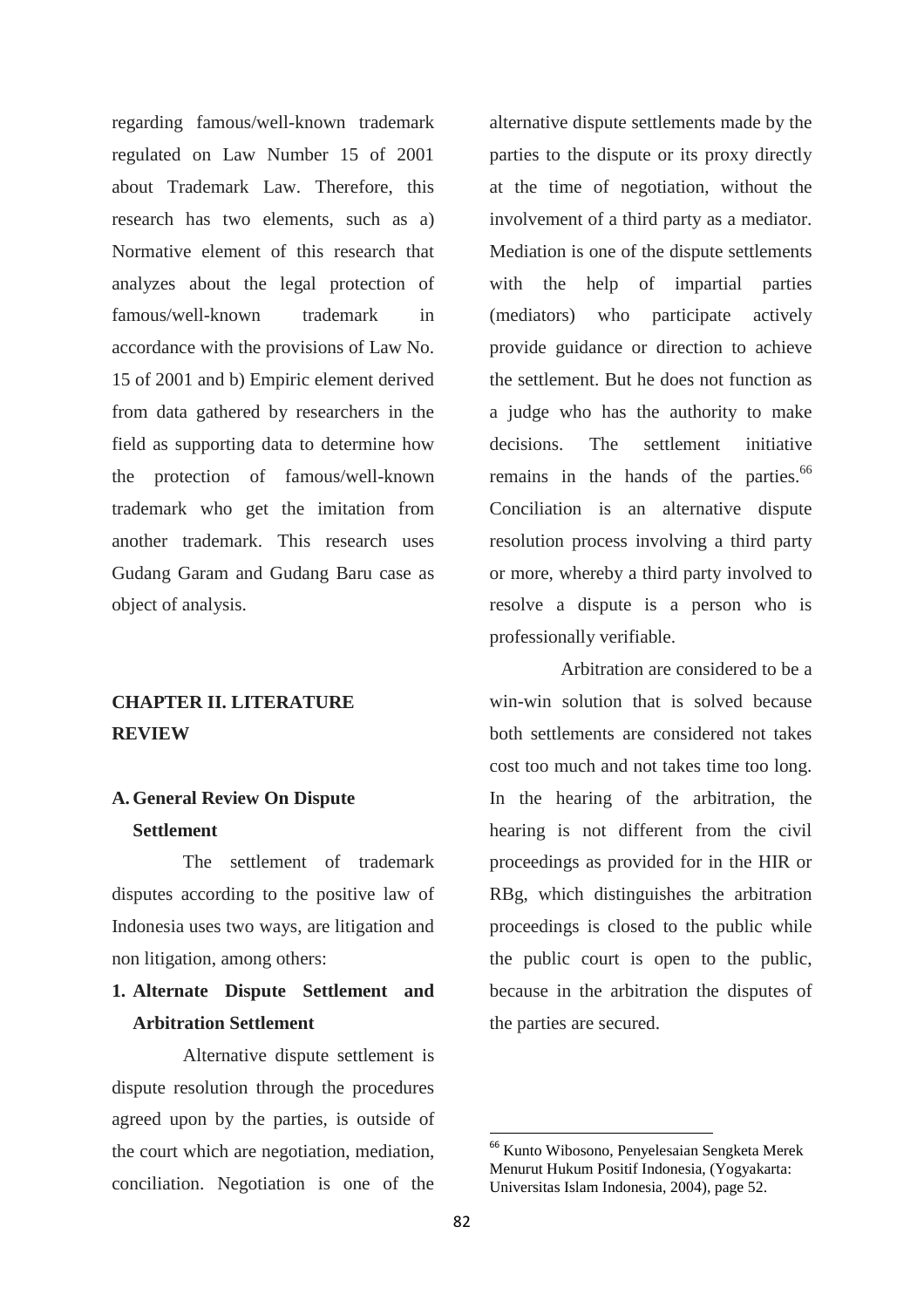### **2. Settlement Through the Courts**

A court settlement is the latest settlement or Ultimum Remidium term where the settlement is taken if it is considered that all other settlement paths do not find a common ground between the parties. In the Settlement of the brand through the court, especially to the commercial court, there are 3 (three) kinds, namely the lawsuit to abolish the registration of the trademark, the lawsuit of the cancellation of the trademark, and the indemnification lawsuit.

### **B. General Review on Trademark**

Based on Law no. 15 Year 2001, trademark is a sign in the form of a picture, name, word, letters, figures, composition of colors, or a combination of said elements, having distinguishing features and used in the activities of trade in goods or services. Accordingly, the trademark is an identifier activities of trading of goods or services of the same kind and simultaneously is a guarantee of quality when compared to goods or products similar services that made by others.

The function are to give identity to goods or services and serves to ensure the quality of goods and services for consumers. For people who already bought a product with a certain brand and feel satisfied to the quality of the product or

service will remain search and use the product with the same trademark. Trademark can also be an advertising tool to help promotion of a product. In addition, the trademark also serves as a distinguishing product of goods or services made by a person or legal entity with the product goods or services made by a person or legal entity. <sup>67</sup>

For a trademark to be accepted, the absolute requirement is to have the power of considerable distinction. In other words, the trademarks used should be in such a way, that it has enough power to differentiate goods produced by a company or service of one's production with goods or services produced by others.<sup>68</sup> In addition, not all that fulfill the differentiating power can be registered as a trademark. Article 4 of Law no. 15 of 2001 states that the trademark can not be registered on the basis of the petition filed by the applicant who have bad faith.

The signs are fulfilling conditions that can be listed as a brand, namely:

- 1. Has a differentiating power.
- 2. It is a sign of merchandise or service that may be pictures (paintings), names, words, letters, numbers, arrangement of

<sup>67</sup> OK. Saidin, *Aspek Hukum Kekayaan Intelektual*, (Jakarta: PT.Raja Grafindo Persada, 2004) page 338. <sup>68</sup> *Ibid.*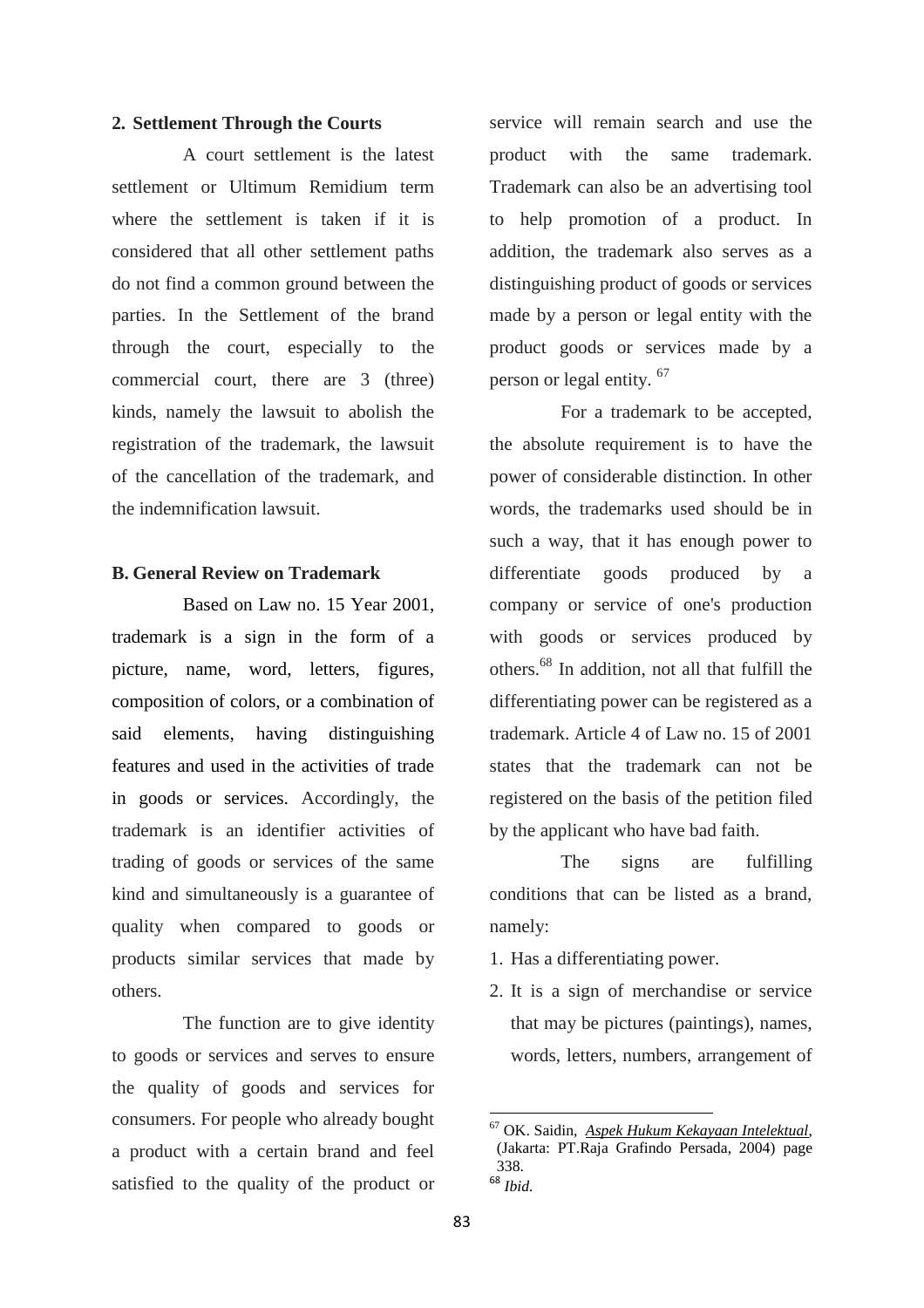colors or a combination of these elements.

- 3. These trademarks do not conflict with legislation in effect, religious morality, decency, or order public, not a general sign and does not belong to the public, or is not a description or relating to the goods or services requested for registration.
- 4. The trademark also has no similarities with other brands pre-registered, wellknown brands, or geographical indications already known.
- 5. Does not constitute, resemble or replicate any other sign owned by a particular institution or country.

About the terms and procedures for registering a trademark application Indonesia is regulated in Article 7 through Article 7 of Law no. 15 years 2001. Following the administrative requirements specified in Article 7 up to 12 Law no. 15 of 2001, the Directorate General of IPR will check the completeness of the registration requirements of the brand. Should there were any deficiency in the completeness of administrative requirements as intended above, the Directorate General would request the compliance of the requirements to be met within 2 (two) months from the date of dispatch of letter of request to fulfill the requirements.

Legal protection is granted to the registered trademark for the duration of 10 (ten) years from the date of the receipent and may be extended as stipulatedin Article 28 of Law no. 15 of 2001. Based on Article 69 a lawsuit for cancellation of the registration of a trademark shall be filed within a period of 5 (five) years after the date of trademark registration. A lawsuit for cancellation may be filed without a time limit if the trademark concerned is contrary to morality of religion, ethics and public order.

# **C. General Review On Similarity Trademark**

The meaning of "equality in essence" is the similarity caused by the presence of prominent elements between one brand and another, which may give the impression of equality of form, way of placement, way of writing or combination of elements or equations of speech sounds contained in these brands.<sup>69</sup> If the trademark has any similarity in essence or even totally the same with any other trademark of a pre-registered party of similar goods and / or services, then the application for the registration of the

 $\overline{\phantom{a}}$ 

<sup>&</sup>lt;sup>69</sup> Klinik, Arti Persmaan Pada Pokoknya dalam UU Merek [http://www.hukumonline.com/klinik/detail/lt560](http://www.hukumonline.com/klinik/detail/lt560aad4d30945/arti-persamaan-pada-pokoknya-dalam-uu-merek) [aad4d30945/arti-persamaan-pada-pokoknya](http://www.hukumonline.com/klinik/detail/lt560aad4d30945/arti-persamaan-pada-pokoknya-dalam-uu-merek)[dalam-uu-merek](http://www.hukumonline.com/klinik/detail/lt560aad4d30945/arti-persamaan-pada-pokoknya-dalam-uu-merek) diakses pada tanggal 23 November 2017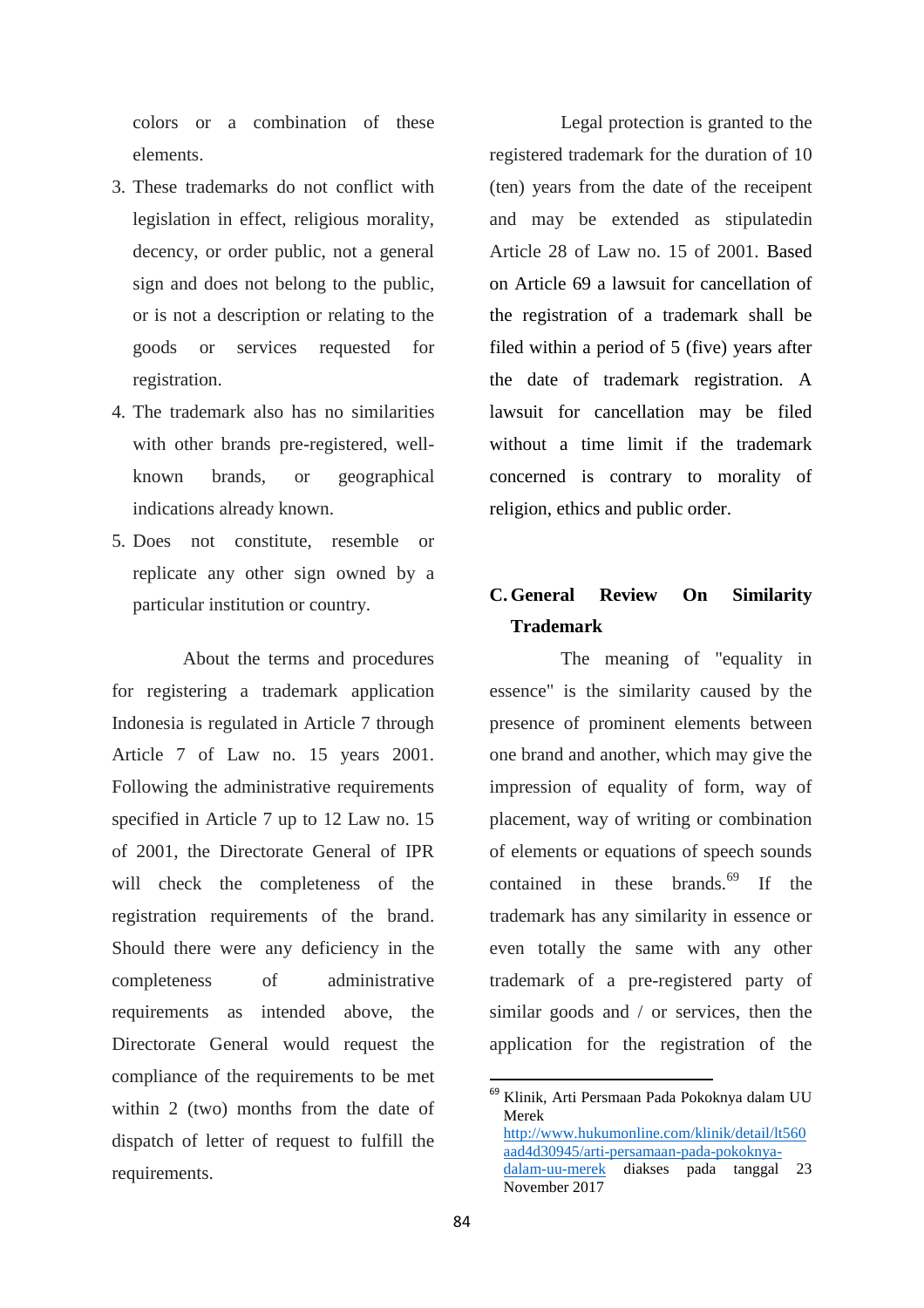trademark shall be rejected by the Directorate General of Intellectual Property Rights.

# **D. General Review On Gudang Garam VS Gudang Baru Case**

PT. Gudang Garam as the Plaintiff sue PT Jaya Makmur, represented by H. Ali Khosin as the Defendant in the District Court Surabaya Number 04 / HKI-MEREK / 2013 / PNNIAGA.SBY with the type of case Similarity Trademark.<sup>70</sup>

This case occurs because of:

1. The similarity trademark between the trademark owned by PT. Jaya Makmur as were represented by Ali Khosin named "Gudang Baru". Gudang Garam viewed the situation as a potential of economic loss. Based on this, PT Gudang Garam as the previous Defendant Cassation as Plaintiff has filed a lawsuit against the owner of Gudang Baru as Applicant of Cassation as a Defendant in the trial of Commercial Court at the Surabaya District Court. This is based on Article 68 of Law no. 15 of 2001 that the cancellation of a trademark registration may be filed by an interested party on the grounds as referred to in Article 4, Article 5 or Article 6 UUNO. 15 of 2001.

- 2. Plaintiffs strongly objected to the registration of trademark Gudang Baru because they have similarities in essence with the trademark Gudang Garam. It can be seen from the form and composition of the letters, style of writing, spelling, speech sounds, color composition and the way of laying pictures / paintings. And also Gudang Garam and Gudang Baru included in one class is 34 in the forms of tobacco, cigarette goods.
- 3. The existence of bad faith. This is based on the provision of Article 4 of Law no. 15 Year 2001 which expressly states: "The trademark can not be listed by the request of the Petition filed by the Petitioners who have a bad faith ". Therefore it can be assumed that the idea of creating a trademark of Gudang Baru is inspired by the Gudang Garam that has been listed earlier in Indonesia. In bad faith, the trademark of Gudang Baru have intention to pitch the Gudang Garam trademark that can be called as a famous trademark because it can be proven that Gudang Garam having been registered in several countries in the world such as Japan, Singapore, Argentina, Malaysia, Brazil, Brunei Darussalam, Chile, South Korea, Paraguay, Saudi Arabia, Europe, Philipina, Qatar, and Taiwan since year 1989.

<sup>70</sup>Decision District Court Surabaya Number 04 / HKI-MEREK / 2013 / PNNIAGA.SBY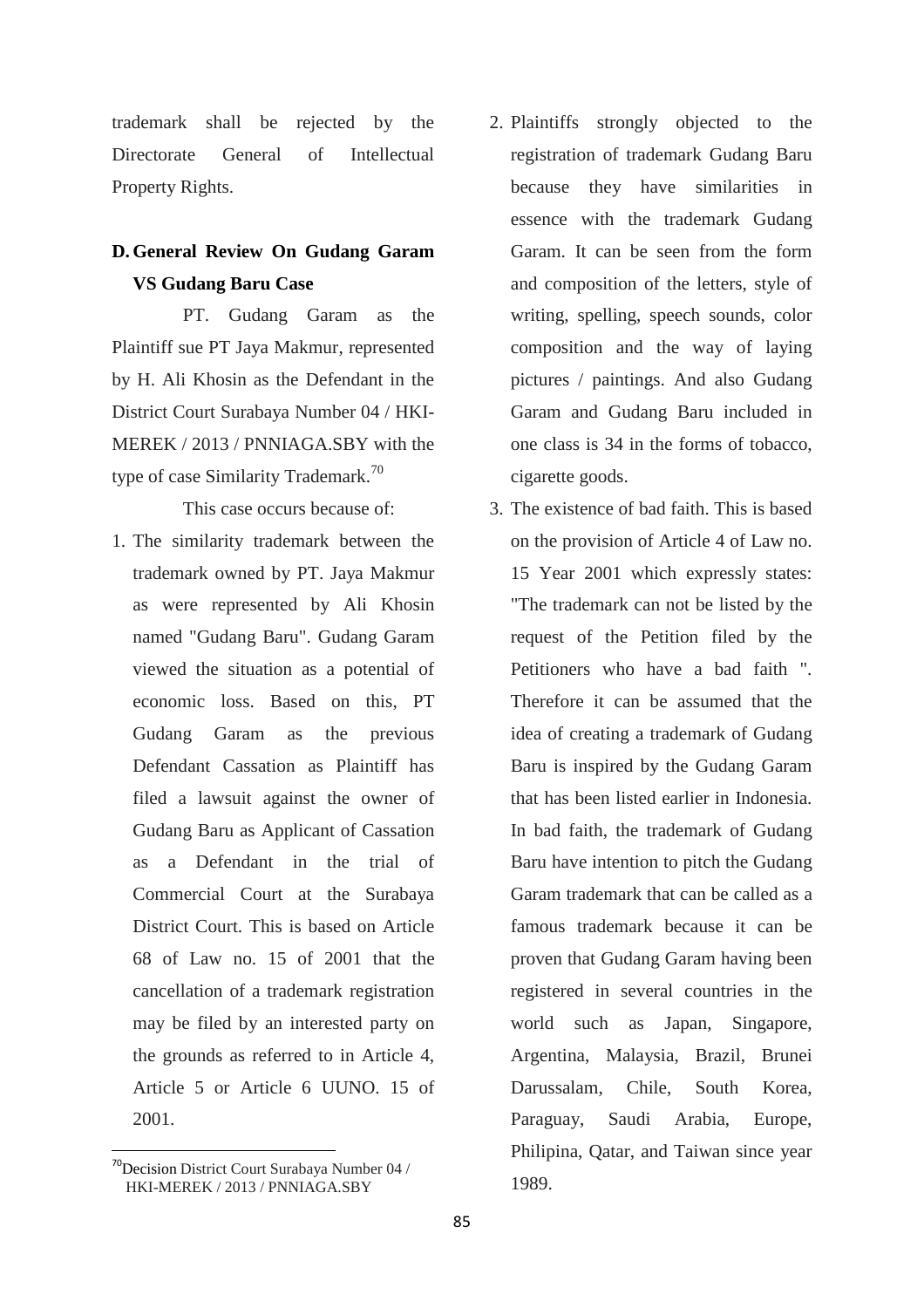On 12 September 2013 the District Court Surabaya Number 04 / HKI-MEREK / 2013 / PNNIAGA.SBY won the Plaintiff's party is PT. Gudang Garam. upo existence of the verdict, the H. Ali Khosim SE, strongly objected to the legal considerations of the Decision. Finally, through his lawyer, Yusril Ihza Mahendra, filed an appeal in the Supreme Court on September 24, 2013.

The Supreme Court Judge in the Consultative Meeting of the Panel of Judges to the Supreme Court on Tuesday, 22 April 2014 by Prof. Dr. Ir. Dr. VALERINE J.L. KRIEKHOFF, SH., MA., Supreme Court judge appointed by the Chief Justice of the Supreme Court as Chairman based on Decision Number. 162 K / Pdt.SusHKI / 2014 to grant the appeal of the Cassation Appellant of H. ALI KHOSIN, SE., and cancellation the decision of the Commercial Court at the Surabaya District Court No. 04 / HKI-MEREK / 2013 / PN-NIAGA.SBY., dated 12 September 2013.

The contents of the Decision Number. 162 K / Pdt.SusHKI / 2014:<sup>71</sup>

1. Refusing the Plaintiff's claim to the whole.

 $\overline{a}$ 

2. Punishes the Cassation / Plaintiffs to pay the fees at all levels of the court, in the cassation level of Rp 5.000.000,00 (five million rupiah).

Gudang Baru Brand was registered in 1995 and has been renewed in 2005. This proves that the trademark of Gudang Baru stands for more than 5 (five) years. Whereas the owner of the Gudang Garam trademark should file an objection when the Gudang Baru trademark is announced in the Official Gazette of Trademarks and a claim for cancellation of a trademark registration may only be filed within 5 years since the date of registration of the trademark under the provisions of Article 69 paragraph (1) of the trademark Law no. 15 of 2001, while the brand of Gudang Baru has been established for more than 5 (five) years. Therefore the lawsuit from Gudang Garam has expired.

## **CHAPTER III. DISCUSSION**

**A.The Legal Consequences of the Verdict of the Supreme Court Number 162 K/Pdt.Sus-HKI/2014**

The verdict of Supreme Court Number 162 K/ Pdt.Sus-Hki/2014 determined that as long as a trademark has been registered in Indonesia, the trademark

<sup>&</sup>lt;sup>71</sup> Decision Supreme Court Number 162 K/Pdt.SusHKI/2014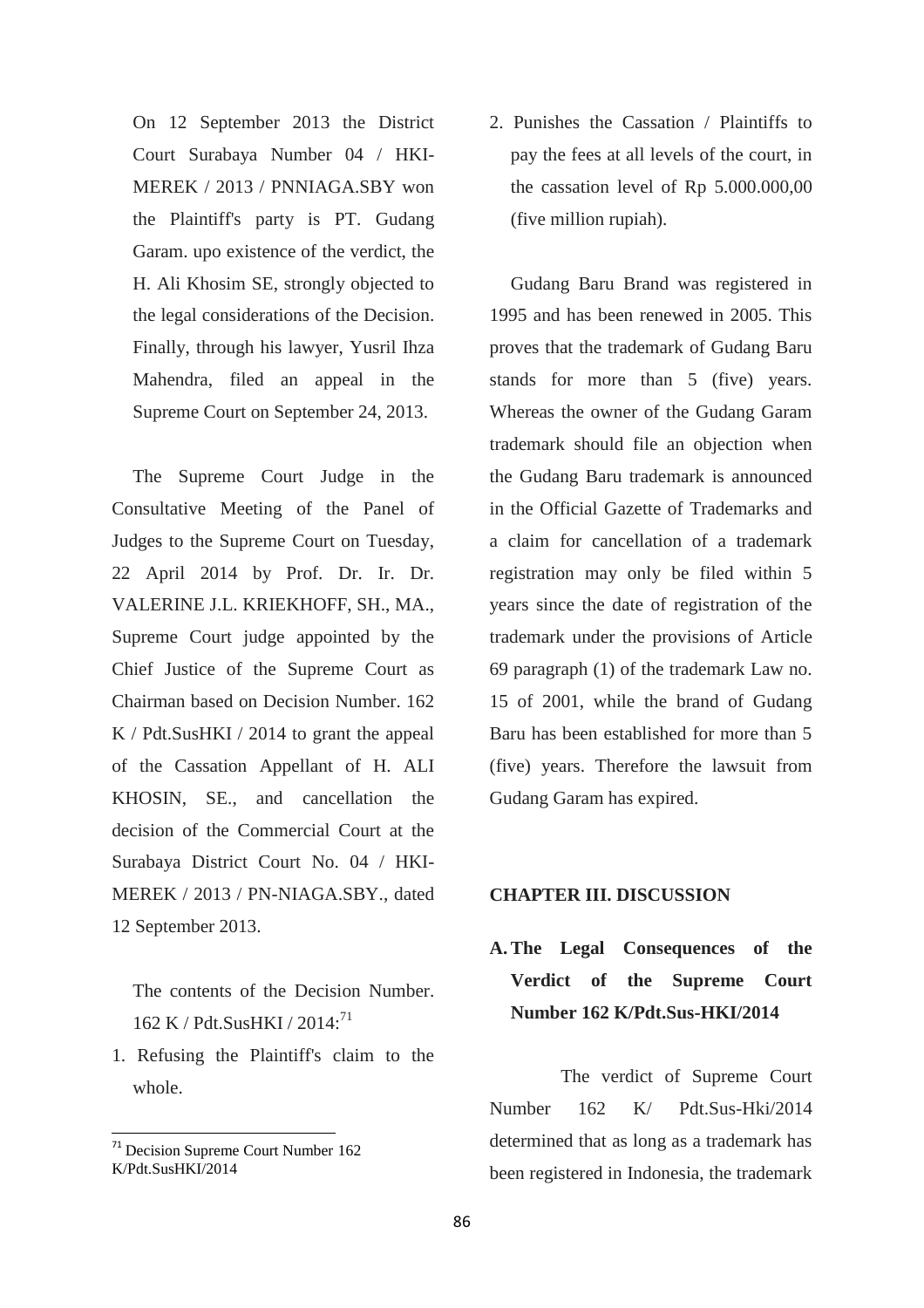will be given a legal protection even though the trademark has similarity with other trademark that has been famous in many other countries. This verdict is not coherence with indonesian trademark law that does not admit trademark upon a trademark with similarity.

In the verdict consideration, judges considered that Gudang Baru already followed the mandatory procedure to obtain the trademark including the substantive assessment upon its trademark. For the trademark has been given, the judges decided that there is no bad faith in Gudang Baru trademark and it is not proven that they utilized Gudang Garam in producing their package.

The case was won by Gudang Baru because the registration of the Gudang Baru trademark has been carried out in accordance with the applicable mechanism or procedure and has been announced for 3 (three) months in the Official Gazette of trademark in accordance with the provisions of Article 22 of Law no. 15 Year 2001. Up to 3 (three) months period of announcement period, the Respondent of Cassation as the holder of the Gudang Garam trademark did not submit any objection or refutation. However, the Cassation Defendant filed an objection after the Gudang Baru trademark became known by the public and also because of a mistake from Gudang Garam

who is silent and does not sue the Gudang Baru trademark for cancellation at the time of announcement of the Gudang Baru trademark in the Official Gazette of Brand for 3 (three) months while the trademark Gudang Garam filed a lawsuit when the Gudang Baru trademark has been registered more than 5 (five) years. Based on Article 69 of Law no. 15 of 2001, the claim for cancellation of a trademark registration may only be filed within 5 (five) years from the date of registration of the trademark. Therefore the lawsuit of the cancellation filed by Gudang Garam has expired.

# **B. The Ownership of Trademark with Similarity**

Finally a trademark dispute between Gudang Garam and Gudang Baru can be completed in the Supreme Court by Supreme Court Decision Number 162 K / Pdt.SusHki / 2014 and has obtained permanent legal force. In this decision, the case between Gudang Garam and Gudang Baru trademark was won by the Gudang Baru trademark and consequently canceled the Commercial Court ruling at the Surabaya District Court No. 04 / HKI-MEREK / 2013 / PN-NIAGA.SBY. The court verdict supports Gudang Baru because: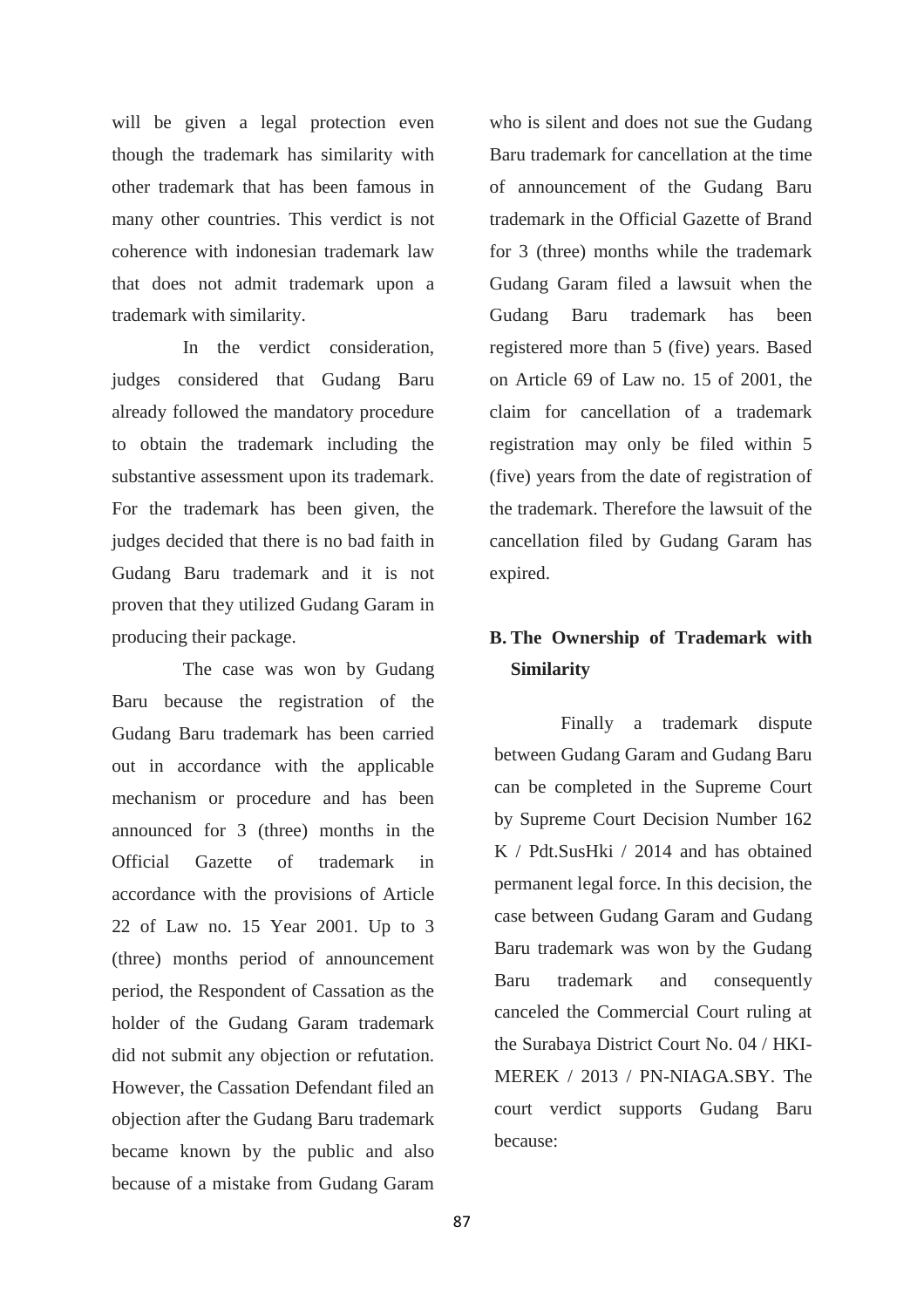1. There was no bad Faith

Regarding that matter has been considered during administrative examination, substantive inspection or in accordance with the authority of Directorate General of IPR tha Gudang Baru trademark has been registered in General Register of trademark since 1995 and extended in 2005, it has been legally fulfilled result of substantive examination conducted by trademark Examiner. Therefore, it is stated that the Plaintiff / Defendant of Cassation does not have data of research result about the existence of bad faith from the Defendant.

2. There is no similarity

The trademark and drawings used by Defendants apparently there is no similarity of form, placement and similarity in sound that can cause confusion. So the pronunciation of "Gudang Baru" and "Gudang Garam" does not cause confusion in the inference of sound. Unlike the case of pronunciation in the case of "adidas" and "adadas" trademarks, which may cause confusion sound inference to the public.

3. The Registration of Gudang Baru is in accordance with the Procedure.

The registration of the Gudang Baru trademark has been carried out in accordance with the applicable

mechanism or procedure and has been announced for 3 (three) months in the Official Gazette of trademark in accordance with the provisions of Article 22 of Law no. 15 Year 2001. Up to 3 (three) months period of announcement period, the Respondent of Cassation as the holder of the Gudang Garam trademark did not submit any objection or refutation. However, the Cassation Defendant filed an objection after the Gudang Baru trademark became known by the public.

However, it also contradict the consideration of the Supreme Court Judge stating that the Gudang Baru trademark has no bad faith and the similarity in essence to the Gudang Garam trademark. Gudang Baru has similarity in essence to the trademark of Gudang Garam and there is bad faith.

The similarity should not be exactly the same to all elements or elements of the trademark, but has a similar or almost similar impression can be regarded as an similar in essence. It is based Elucidation of Article 6 paragraph (1) Law no. 15 Year 2001 which defines equality in essence is a resemblance. Emphasizes the word "Similarities" that come from the word "similar". The word "similar" in KBBI is defined as "almost identical" or "similar".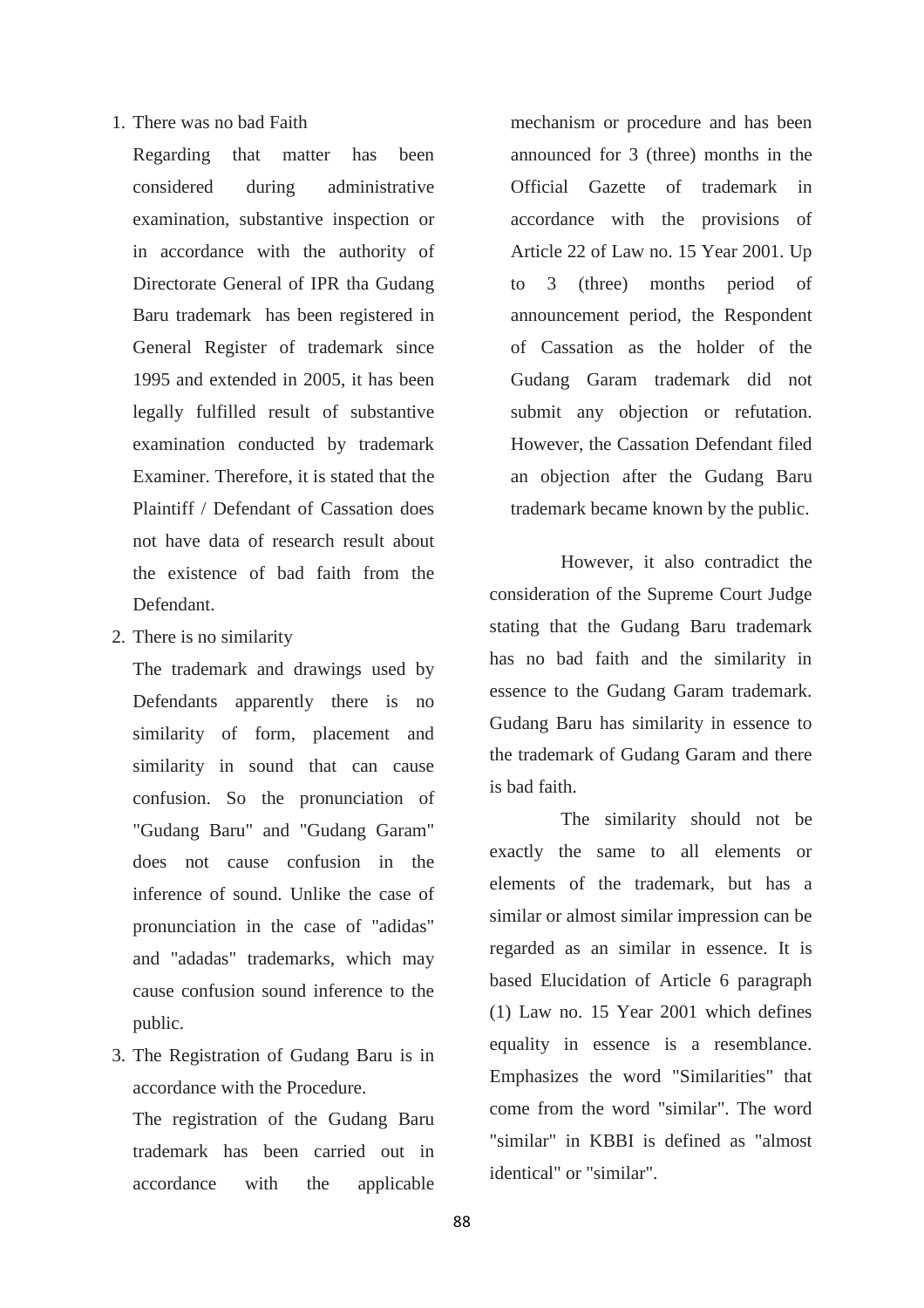According to Emmy Yuhassarie, there are two theories to determine the presence of similarities trademark are theory of holistic approach and dominancy. According to holistic approach theory, to determine whether or not brand equality should be viewed as a whole from sound, meaning, spelling, or appearance. Meanwhile, according to the theory of dominancy, only the most dominant element.<sup>72</sup> So from the two theories for case Gudang Garam and Gudang Baru are emphasize to holistic approach theory it can be seen from the trademark between Gudang Garam and Gudang Baru has similarity in terms of color arrangement, there is a warehouse drawing and the same placement, there is writing "warehouse". In addition, traded goods are similar or class of cigarettes. The sound its similar only difference between Garam and Baru. Based on this arguments, the authors assume that the owner of the trademark Gudang Baru has the intention of "piggyback" reputation Gudang Garam brand that has been known by the public in bad faith.

Here are the visual of Gudang Garam and Gudang Baru product to give us clear vision in analyzing similarity between Gudang Garam and Gudang Baru:

 $\overline{a}$ 





Based on the picture above, it is seen the similarity between the two brands are:

- 1. Similarity of color combinations, namely red and colored text Brown.
- 2.Similarity of font or character of writing, which is writing "GARAM" and "GUDANG BARU";
- 3. Similarity of the layout, the location of the warehouse that is above the writing of Gudang Garam and Gudang Baru;

<sup>72</sup> Emmy Yuhassarie, *Hak Kekayaan Intelektual dan Perkembangannya*, (Jakarta: Pusat Pengkajian Hukum, 2005), h. 207.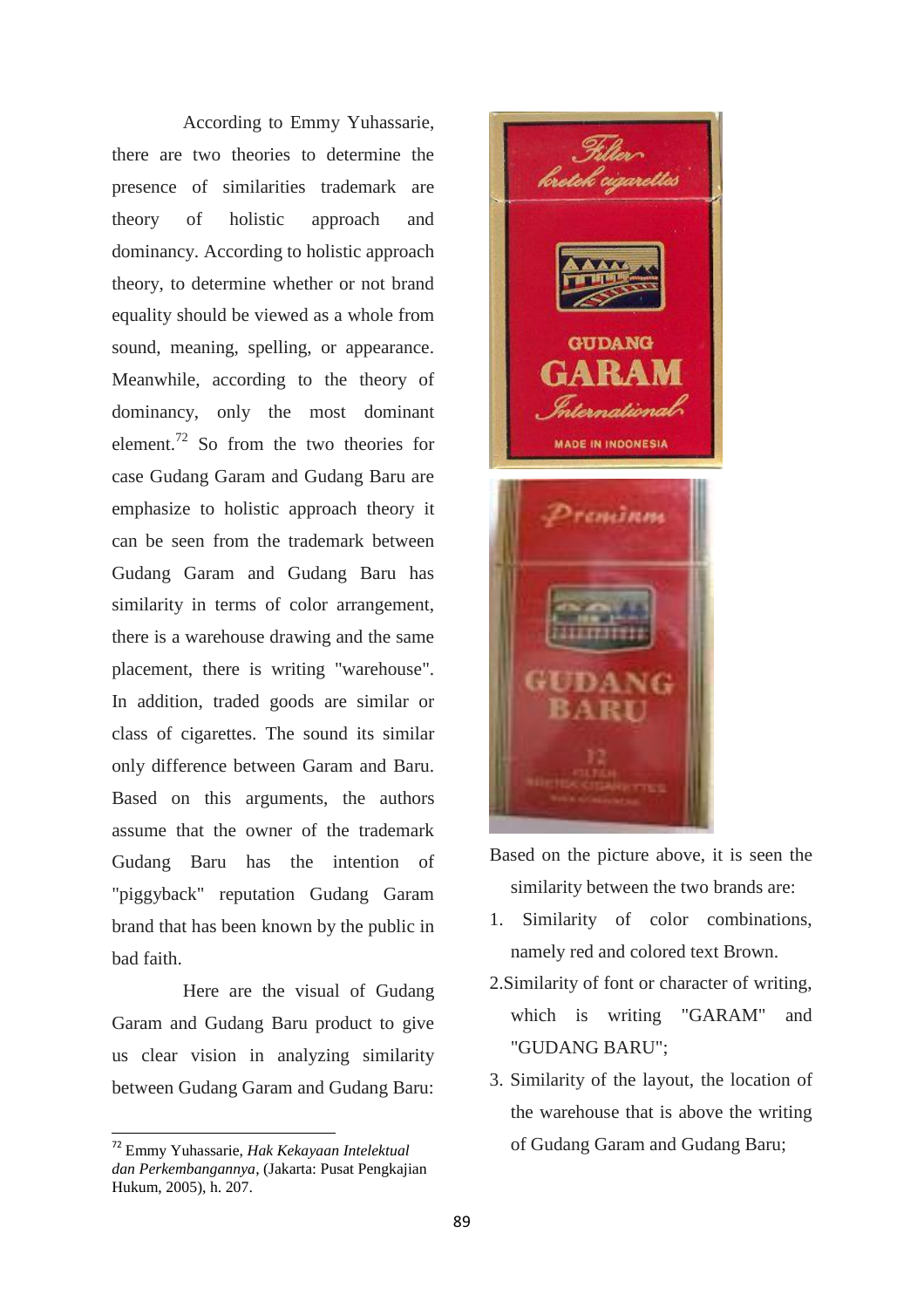4. There is a picture of "Warehouse" in the product, although the warehouse is different, but it can be assumed that in the picture there is intention to imitate Gudang Garam trademark.

In addition, the provisions of Law Number 15 Year 2001 on trademark regulate further whatsoever that can not be made or registered as a trademark. Based on Article 5 of Law Number 15 Year 2001 on Trademarks, the trademark can not be registered if it contains any of the following elements: contrary to prevailing laws and regulations, religious morality, ethics, or public order; has no distinctive power; has become public property; and is a description or related to the goods or services applied for registration. Article 6 of Law Number 15 Year 2001 regarding Trademark contains also the provisions concerning denial of trademark registration is the application must be rejected by the Directorate General of HKI if the mark has the equality in essence or in its entirety with the mark owned by another party already registered first for goods and / or services of a kind, a famous brand belonging to another party for goods and services a kind, and geographical indication already known. Rejection may also apply to unequal goods and / or services as long as they meet certain requirements which shall be further stipulated by a Government Regulation.

So based on Article 6 of Law Number 15 Year 2001 the Directorate General of HKI shall denial of trademark registration because the trademark of Gudang Baru has equation basic element with Gudang Garam that I already explain in above the similarity between them. The Directorate General of HKI must to careful to accept the registration of trademark.

Based on the evidence above, the authors argue that there are similarities in essence between the trademark Gudang Garam and Gudang Baru. The existence of a few differences in the elements made by the Gudang Baru is a tactic or strategy so there is no overall equation of the trademark Gudang Garam. In other words do not imitate the whole. 73

In addition, Gudang Garam trademark is a famous trademark. This trademark name is proven by the general knowledge of the community, massive promotion through advertising media, and it has been registered in several countries in the world since 1989, including Japan, Singapore, Argentina, Malaysia, Brazil, Brunei Darussalam, Chile, South Korea, Paraguay, Saudi Arabia, Philippines,

<sup>73</sup> Yahya Harahap, *Tinjauan Merek Secara Umum dan Hukum Merek di Indonesia* Berdasarkan Undang-Undang No. 19 Tahun 1992, (Bandung: PT. Citra Aditya Bakti, 1996), h. 417-418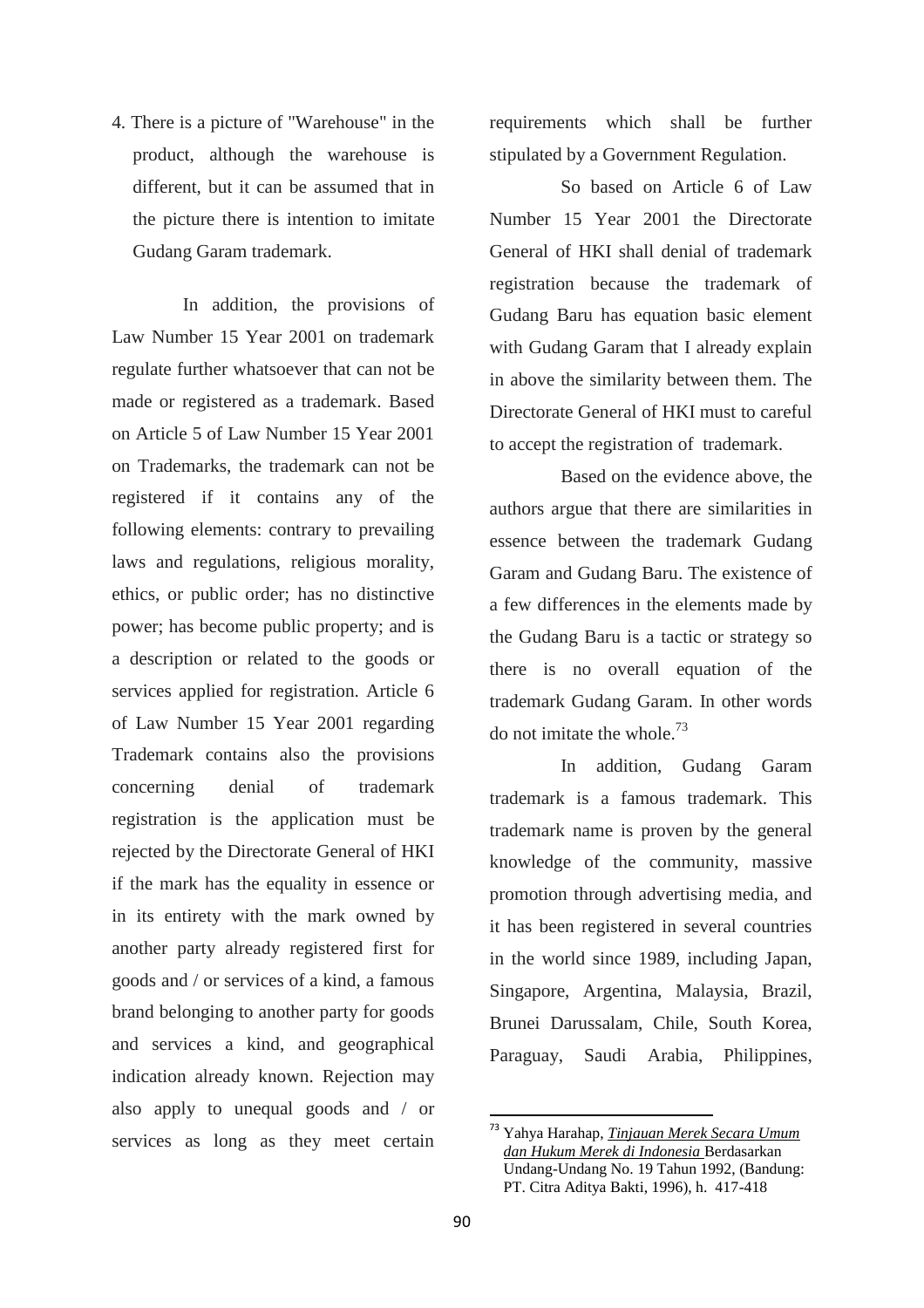Qatar, Taiwan and several countries in continental Europe.

Based on this, it can be concluded that the owner of the trademark Gudang Baru has a bad faith that is the intention to piggyback the fame of the famous brand Gudang Garam in advance by creating a brand that has similarities in essence and is the same type or class. Therefore, the authors agree with the Decision Court Niaga Surabaya won the Gudang Garam, namely the existence of bad faith and equality of basic elements that exist between the brand Gudang Garam and Gudang Baru.

The authors agree with the decision of the Supreme Court Justices who won the Gudang Baru because of a mistake from Gudang Garam who is silent and did not sue the Gudang Baru trademark for cancellation at the time of announcement of the Gudang Baru trademark in the Official Gazette of Brand for 3 (three) months. While the trademark Gudang Garam filed a lawsuit when the Gudang Baru trademark has been registered more than 5 (five) years. Based on Article 69 of Law no. 15 of 2001, the claim for cancellation of a trademark registration may only be filed within 5 (five) years from the date of registration of the trademark. Therefore the lawsuit of the

cancellation filed by Gudang Garam has expired.<sup>74</sup>

#### **CHAPTER IV.CONCLUSION**

Based on discussion, authors make conclusions as follow:

- 1. The verdict of Supreme Court Number 162 K/ Pdt.Sus-Hki/2014 determined that as long as a trademark has been registered in Indonesia, the trademark will be given a legal protection even though the trademark has similarity with other trademark that has been famous in many other countries. This verdict is not coherence with indonesian trademark law that does not admit trademark upon a trademark with similarity.
- 2. The criteria of the determination of the equation basic elements in a famous brand that is the similarity of images, sounds, names, words, letters, numbers, color arrangement or combination of such elements to goods or services of the same or not based on public knowledge, the reputation of the brand is gained because of the massive promotion, and accompanied by the

<sup>74</sup> <sup>74</sup> Akulda. Menang Lawan Gudang Garam [http://www.kaskus.co.id/thread/545c827a96bde6](http://www.kaskus.co.id/thread/545c827a96bde60b0b8b456b/menang-lawan-gudang-garam-yusril-rokok-gudang-baru-punya-segmen-konsumen-sendiri/) [0b0b8b456b/menang-lawan-gudang-garam](http://www.kaskus.co.id/thread/545c827a96bde60b0b8b456b/menang-lawan-gudang-garam-yusril-rokok-gudang-baru-punya-segmen-konsumen-sendiri/)[yusril-rokok-gudang-baru-punya-segmen](http://www.kaskus.co.id/thread/545c827a96bde60b0b8b456b/menang-lawan-gudang-garam-yusril-rokok-gudang-baru-punya-segmen-konsumen-sendiri/)[konsumen-sendiri/](http://www.kaskus.co.id/thread/545c827a96bde60b0b8b456b/menang-lawan-gudang-garam-yusril-rokok-gudang-baru-punya-segmen-konsumen-sendiri/) diakses pada tanggal 22 November 2017